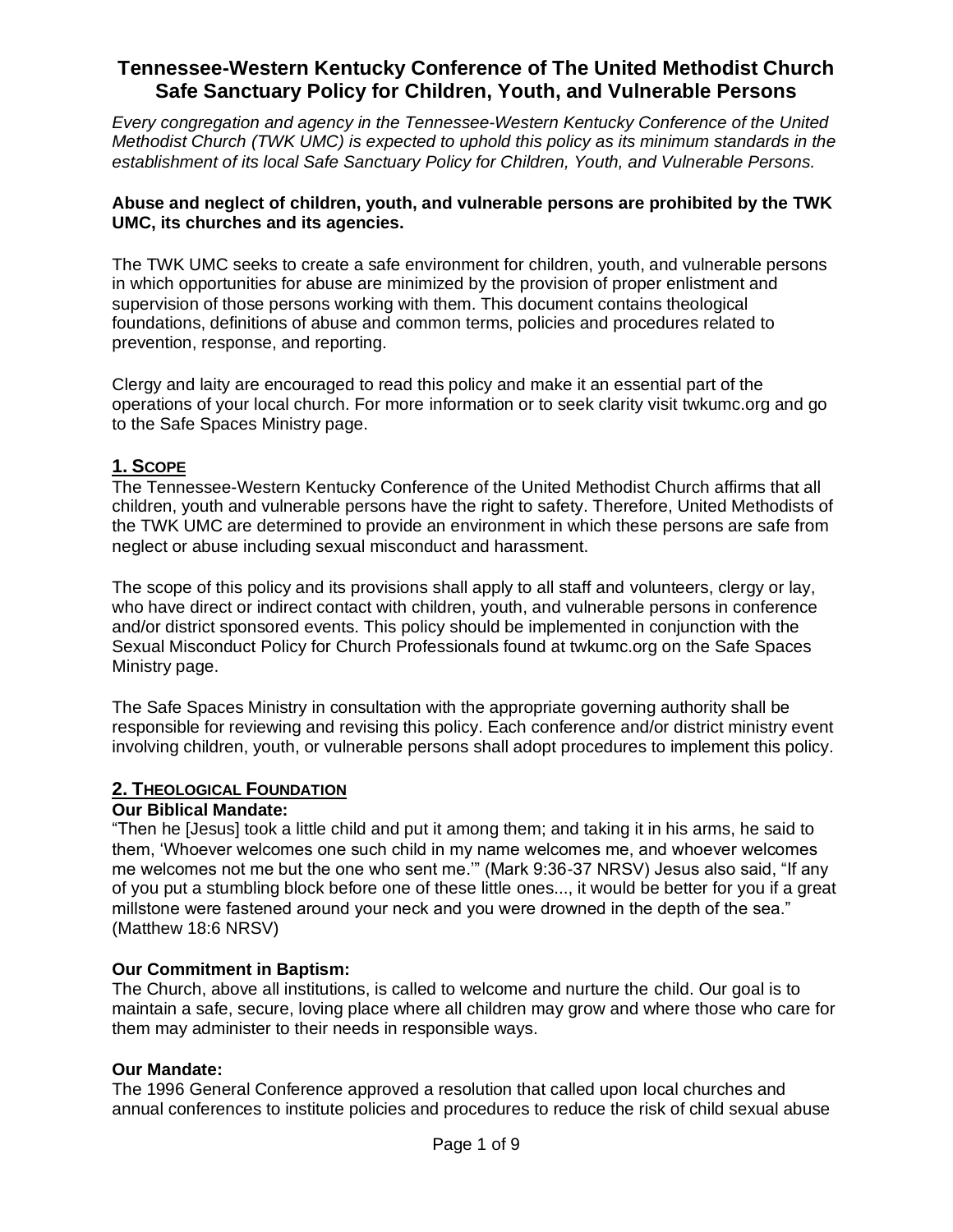in our churches and church-related activities. We, in the TWK UMC, accept the nature of this call and seek to expand it to include all forms of abuse and neglect that could be possible in these settings or that could come to our attention regarding all children, youth, and/or vulnerable persons in our care.

#### **Statement of Covenant:**

As caring Christians, we are also committed to protect and advocate for all children, youth, and vulnerable persons participating in the life of the church. The Church, at all levels of its organization, is entrusted with the responsibility of providing an emotionally and physically safe, spiritually grounded, healthy environment for all children, youth, adults, and vulnerable persons in which they are protected from abuse.

We uphold the idea that to report abuse is to be a witness to the world of the love and justice of God and fully recognize that reporting abuse is a form of ministering to the needs of those crying out for help. Simply, to report abuse can help to stop existing abuse and prevent further abuse.

Additionally, we care for victims of abuse and their families by offering resources that will contribute to healing. Further, we recognize the grace that God gives in upholding Christian community; we will look for grace-filled ways of dealing with both the victim and the accused.

Therefore, as a Christian community of faith and a United Methodist entity, we pledge to conduct the ministry of the gospel in ways that assure the safety and spiritual growth of all of our children, youth and vulnerable persons, as well as all of the workers with children, youth and vulnerable persons. We will follow reasonable safety measures in the selection and recruitment of workers; we will implement prudent operational procedures in all programs and events; we will educate all of our workers with children, youth and vulnerable persons regarding the use of all appropriate policies and methods (including first aid and methods of discipline); we will have a clearly defined procedure for reporting a suspected incident of abuse that conforms to the requirements of state law; and we will be prepared to respond to media inquiries if an incident occurs.

## **3. DEFINITIONS**

### **Delineation of Age**

- 1. **Adults** are all persons who have attained the age of majority (18 years in Tennessee except for alcoholic beverage restrictions, and in Kentucky except for purchase of alcoholic beverages and for purposes of care and treatment of children with disabilities for which it is 21).
- 2. **Child** is generally defined as a person who is under 18 years of age.
- 3. **Children** are persons 0-11 years of age. Additionally defined as all persons from infants through the fifth grade or sixth grade, as determined by each local church in order to conform with grade-level practices of its local area schools regarding classifications of elementary schools and middle or junior high schools.
- 4. **Youth** are 12-18 years of age. Additionally defined as all persons in the sixth-grade or seventh-grade through the twelfth-grade, as determined by each local church in order to conform with grade-level practices of its local area schools regarding classifications of middle or junior high schools and high schools.
- 5. **Vulnerable persons** any adult aged 18 or over who, by reason of mental or other disability, age, illness or other situation is permanently or for the time being unable to take care of him or herself, or to protect him or herself against significant harm or exploitation.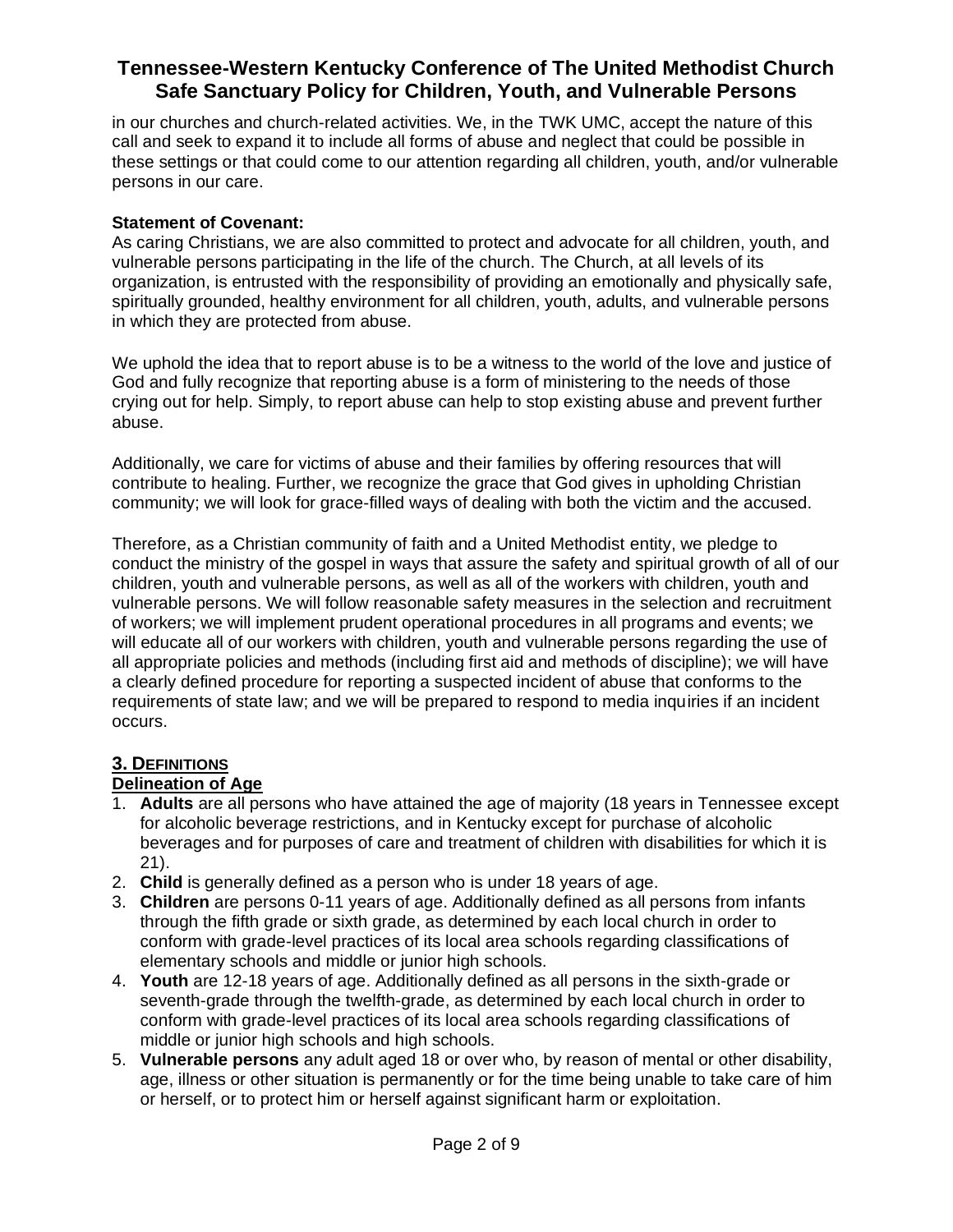### **Definitions of Abuse**

- 6. **Child abuse** is the harm or threatened harm to a child's health or welfare by a person responsible for the child's health or welfare or by a person in a position of trust, which harm occurs or is threatened through non-accidental physical or mental injury or sexual abuse.
- 7. **Vulnerable Persons abuse** is the harm or threatened harm to a vulnerable person's health or welfare by a person responsible for the vulnerable person's health or welfare or by a person in a position of trust, which harm occurs or is threatened through non-accidental physical or mental injury or sexual abuse. A vulnerable person is any adult aged 18 or over who, by reason of mental or other disability, age, illness or other situation is permanently or for the time being unable to take care of him or herself, or to protect him or herself against significant harm or exploitation.
- 8. **Physical Abuse** is any deliberate act that inflicts bodily harm to a person, or failure to protect from physical harm where a duty exists to do so.
- 9. **Neglect** is failure to provide nutrition, medical, surgical, or any other care necessary for the well being of the child, youth, or vulnerable persons.
- 10. **Sexual Abuse** is any sexual contact or sexually explicit language, gestures, or images by a volunteer or staff person with, or directed to, a participant.
- 11. **Child Sexual Abuse** occurs any time a child is used for the sexual stimulation of an adult or older child. A child is powerless either to consent to or resist such sexual acts. This includes fondling, sexual intercourse, forced participation in sexual acts, incest, exploitation for the purpose of pornography or prostitution, and/or exposure to adult sexual activity.
- 12. **Emotional abuse** is submitting a child, youth or vulnerable adult to verbal assault or emotional cruelty. Emotional abuse can include closed confinement (being shut in a small area), making racial remarks, excessive punishment, pervasive use of profanity in a denigrating or humiliating manner, knowingly permitting drug or alcohol abuse, ignoring or encouraging peer abuse.

## **Definitions of Roles**

- 13. **Participants** are children, youth, adults, or vulnerable persons who are registered, enrolled, attending or otherwise participating in an event or activity sponsored by the conference or district.
- 14. **Staff** includes any United Methodist clergy person, any paid employee of the conference or a district, and any paid employee of any group, committee, team or agency of the conference or a district that has the care or supervision of a participant at an event.
- 15. **Supervision** is the ability for a person to be in charge of a group of children, youth, or vulnerable persons giving direction, setting boundaries, disciplining appropriately, maintaining safety and being the adult in all situations.
- 16. **Authority figure** is a person who is a primary leader of any children, youth, or vulnerable persons activity. Such person should be eighteen (18) years of age or older and at least 5 years older than the age group with which they are to work. It is strongly recommended that the second person serving in this role be at least twenty-one (21) years of age or older. This role requires extensive training in Safe Sanctuary and risk reduction such as that offered by TWK UMC.
- 17. **Adult Volunteer** is any non-clergy, lay worker who has the care/supervision of a participant at an event. This may include paid staff members of a local church. This role requires local church Safe Sanctuary training based upon the congregation's policy and procedures.
- 18. **Adult Helper** works temporarily, infrequently or indirectly with vulnerable people, and does not have any direct supervision role. Such person should be eighteen (18) years of age or older and at least 5 years older than the age group with which they are to work. This role requires situational briefing on policy and procedures related to the event.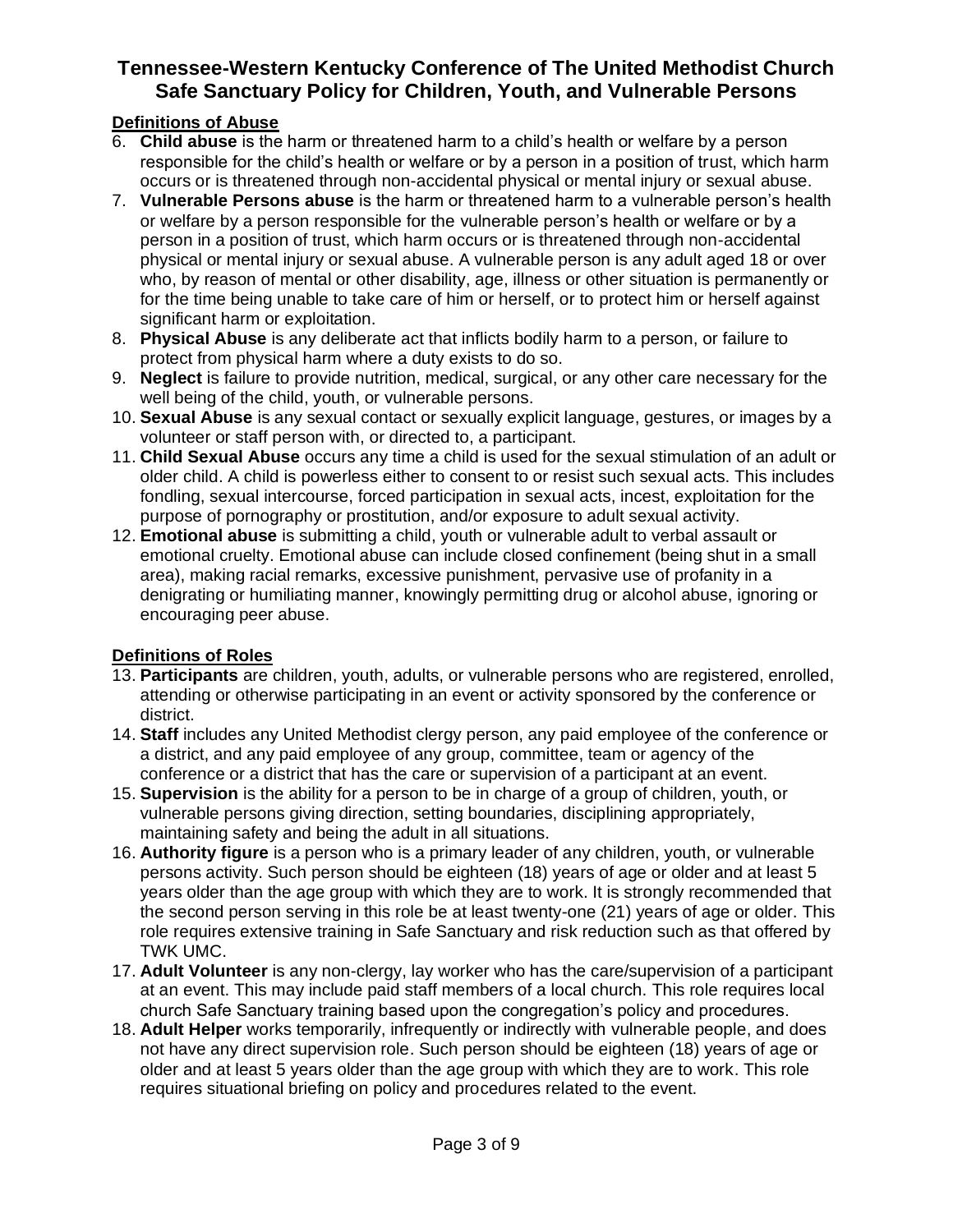19. **Helper under age 18** is considered a child and, therefore, can serve in no role of authority over children, youth or vulnerable persons.

## **Definitions of Governance**

- 20. **Conference** refers to the conference and/or its districts within the Tennessee-Western Kentucky Conference of the United Methodist Church.
- 21. **Governing body** refers to the local church leadership approved and elected by the annual Charge Conference of the local church and in compliance with *The Book of Discipline of The United Methodist Church 2016* (¶243,244, and 247). Examples may include Church Council, Administrative Board, Board of Stewards, etc.
- 22. **Safe Spaces Ministry** consists of the Safe Sanctuary Team, the Boundaries and Sexual Ethics Team, and the Conference Response Team for the TWK UMC. The Safe Spaces Ministry serves to ensure that policies and procedures necessary for keeping ministry safe in order for sacred space to be created are developed, reviewed, appropriately presented and for training to be provided for members of the TWK UMC.

### **Definitions of Policy and Program**

- 23. **Safe Spaces Verification Form** is completed specifically for District or Conference sponsored ministries because there are additional requirements for supervision at District/Conference sponsored ministry events. Examples of District/Conference sponsored ministry, a conference or district sponsored Mission trip, a conference or district retreat, such as confirmation or serving as a camp counselor.
- 24. **Sexual Misconduct Policy for Church Professionals** refers to the policy and procedures approved by the TWK UMC regarding boundaries and sexual ethics.
- 25. **Ministry Event** is defined as local church, conference or district sponsored activity or occasion that involves a gathering and care of children, youth, or vulnerable adults.
- 26. **National Background Screen** is the conducting of a search of publicly available websites through a third party contractor for information about criminal convictions of the applicant and whether the applicant's name appears on the National Sex Offender list.

### **4. ADOPTION OF POLICIES AND PROCEDURES**

Local churches within the conference will adopt and enforce their own abuse prevention policies for children, youth, and vulnerable persons. It is recommended that each congregation's policy be consistent with the above-stated covenant with other United Methodist congregations (See **THEOLOGICAL FOUNDATION** in section 2 above). Furthermore, TWK UMC expects all congregational policies to be equal to or exceed in strength of protection for all children, youth, and vulnerable persons the minimum standards here stated. The TWK of UMC recommends the local church act as follows:

- A. **Responsibility for Implementation**. Implementing a Safe Sanctuary Policy for Children, Youth, and Vulnerable Persons at a local church shall be the responsibility of the Pastor in Charge, the governing body, and a Safe Sanctuaries Committee (SSC) or its equivalent organized in compliance with the local church's governance process.
- B. **Safe Sanctuaries Committee or equivalent**. A Safe Sanctuaries Committee or its equivalent shall have the responsibility for developing local church safe sanctuaries policy and procedures; communicating with and educating the congregation concerning those policies and procedures; recruiting, screening, and training paid staff and volunteers; conducting site inspections and making recommendations; retaining records; and regularly reviewing conference policies and procedures, applicable state laws, and the insurance policy provisions and insurer requirements. It is recommended that this committee or its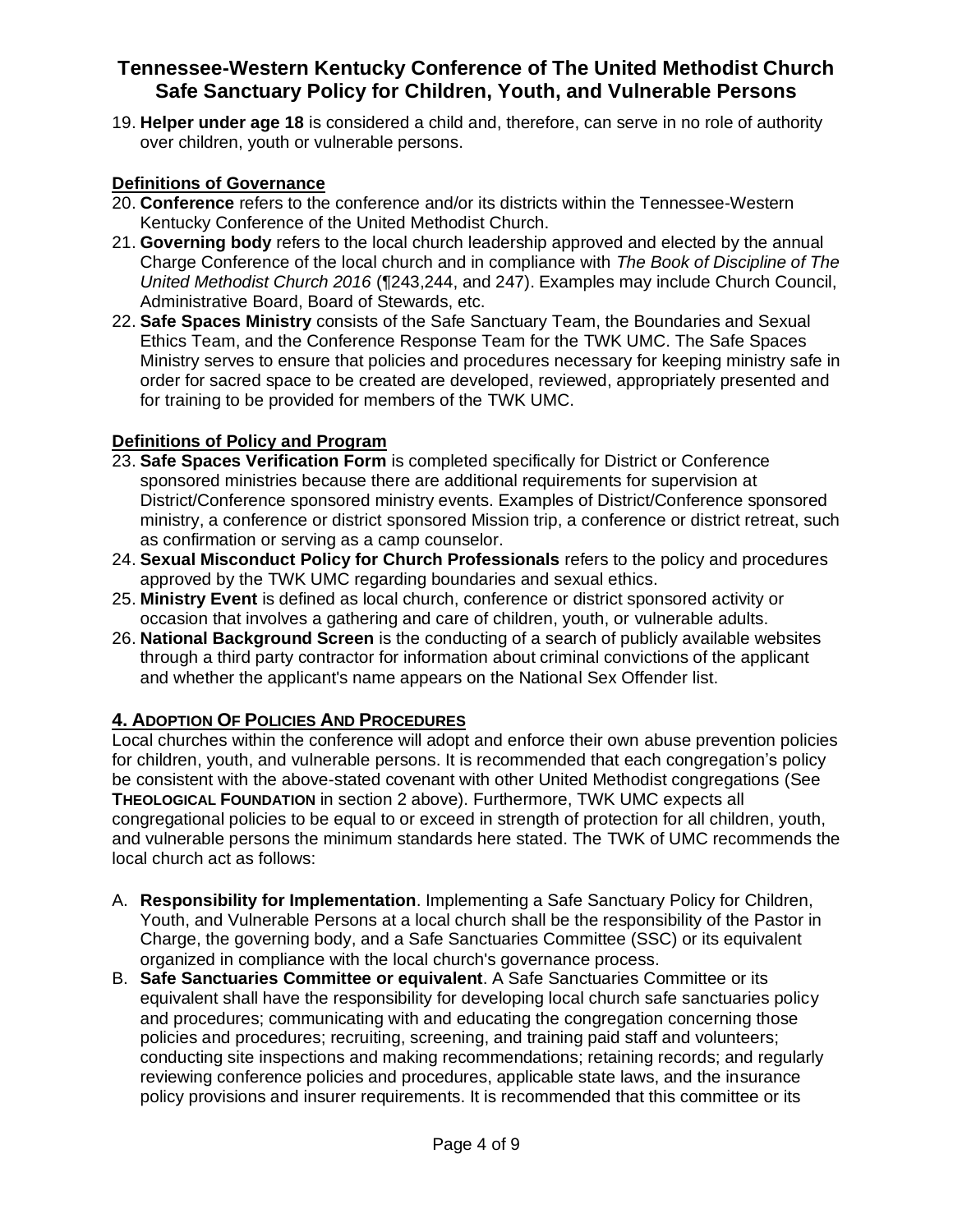equivalent should have at least one representative each from Education, Age-level ministries, Trustees, and the Staff Parish Relations committees.

- C. **Training.** Such periodic training and education on the Safe Sanctuary Policy for Children, Youth, and Vulnerable Persons provided by the TWK UMC should be attended each quadrennium by the local church Pastor in Charge and SSC chairperson or other SSC designated member. Further, it is recommended that attendance at such conference-wide training include at a minimum, designees from the local church who will be personally coordinating and conducting safe sanctuaries training for employees and staff within the local church.
- D. **Annual Review of Policy.** The local church Safe Sanctuary Committee will conduct an annual review of the policy to facilitate implementation of best practices and compliance with current state and federal law. A report will be made to the TWK UMC as a part of their charge conference report.

## **5. SCREENING PROCEDURES FOR VOLUNTEERS AND PAID STAFF**

*While this section on screening applies directly to Conference-sponsored events, it is recommended and encouraged as a minimum standard for local church and agencies Safe Sanctuary policy and procedures.*

All persons, including Conference staff who intend to work with children, youth, and/or vulnerable persons at Conference-sponsored events, including overnight or longer events, must also be properly screened and attend an age-appropriate orientation/training session on child protection and abuse and have current background check. A Safe Spaces Verification form will be completed and submitted to the event leadership prior to participation.

The following procedures should be followed:

- Written job description and/or expectations provided and must be signed and date.
- An application/personal information form shall be completed.
- A Sexual Offender Registry check in any state where the applicant has resided during the past seven (7) years.
- Must consent to authorizing criminal background check. A background check should be provided for anyone staying overnight or longer, i.e. weekend retreats, summer camps.
- A new background check should be performed every 3 years as the standard.
	- If the applicant is found to have been involved in any activity in which the applicant abused or exploited children, youth, or vulnerable persons the applicant will not be approved. Any conviction of a crime against children, youth or adults from vulnerable populations shall disqualify any applicant. A person who has been convicted as a sex offender will not be certified. Affirmative responses to the following questions relating to crimes will prompt a personal review of an application:
		- **•** crimes against children,
		- rape, sexual or physical assault
		- possession or use of drugs, and
		- **Example 1** suspension of a driver's license within the last five years
- Personal interviews with summary documentation will be conducted by the Safe Sanctuary team or Conference staff representative and kept in a confidential file maintained by the Conference ministry for whom the applicant will serve.
- References will be checked with summary documentation in a confidential file and maintained by the Conference ministry for whom the applicant will serve.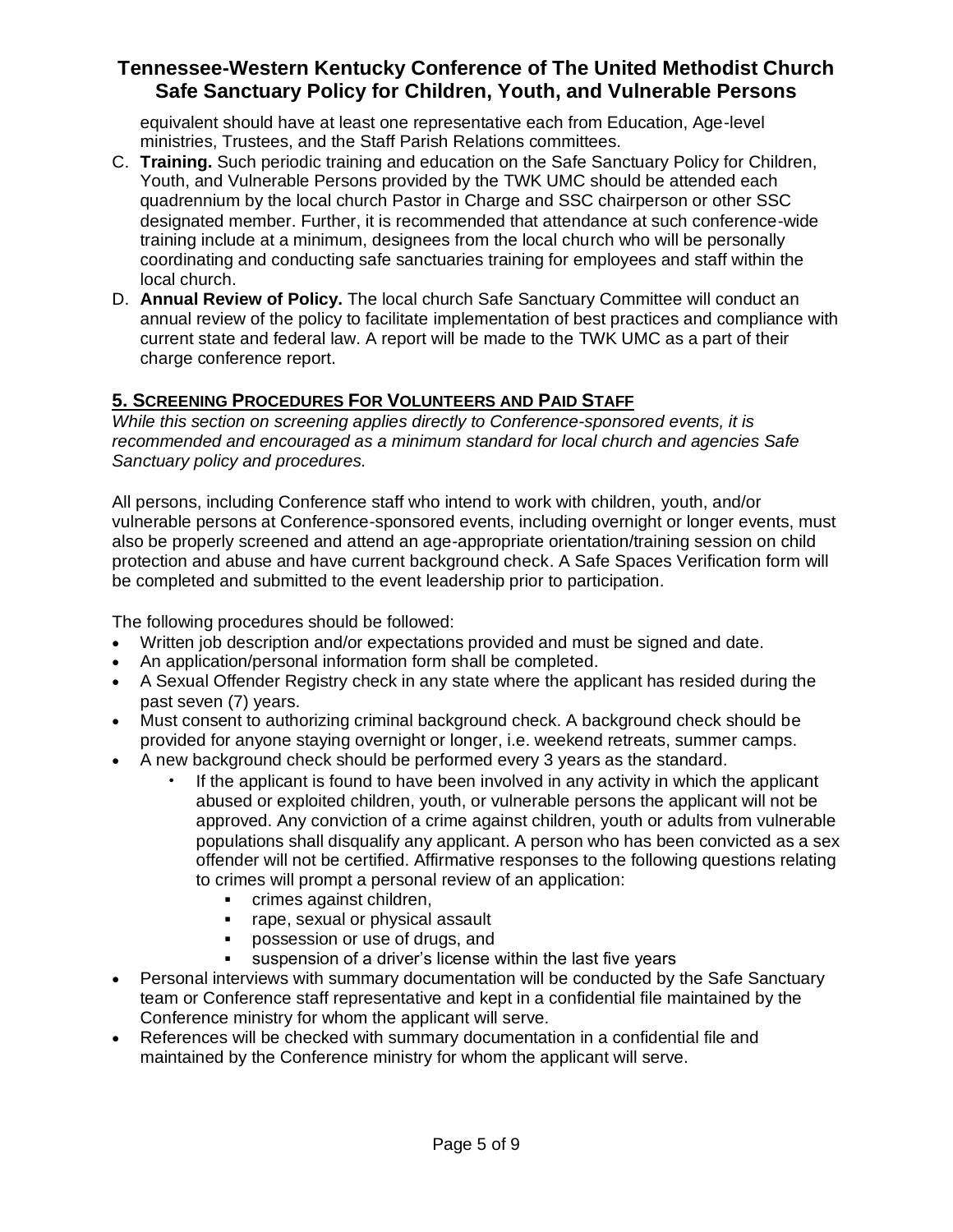## **6. SAFE SPACES PROCEDURES**

*While this section on procedures applies directly to Conference-sponsored events, it is recommended and encouraged as a minimum standard for local church and agencies Safe Sanctuary policy and procedures.*

- **A. Appropriate Boundaries:** All persons, staff and participants, will maintain boundaries appropriate to their specific roles, age, and relationship to another.
- **B. Two Adult Rule:** During all conference events one adult will not be alone with any number of children, youth, or vulnerable persons. For small group activities where one adult supervises one group, two or more groups are to meet in sight and sound of each other. The ministry leader may also decide to combine groups to ensure the safety of all parties. Small Group sizes will be determined by the size of the group but should not exceed reasonable adult/participant ratios. Risk will be reduced even more when the adults are unrelated.
- **C. Five Year Older Rule:** Persons supervising children and/or youth will be at least 5 years older than the oldest child/youth participant. It is expected that all staff or volunteers for Conference sponsored events be at least 21 years of age or older and have completed a background check, interview with the ministry leader for the conference, and participated in training on the Safe Sanctuary Policy for Children, Youth, and Vulnerable Persons.
- **D. Adult/Children Ratio:** The adult/children ratio will be dependent upon the age of the children groups present. Refer to the following protocol:

Children, ages 0-5 - 1 adult to 4 children or 2 adults to 8 children Children, grades 1-6 - 1 adult to 6 children or 2 adults to 12 children Note: Day Care/Nursery programs must meet the respected codes of their state as the minimum ratio.

- **E. Adult/Youth Ratio:** The adult/youth ratio will be at least 2:16 at retreats/rallies/meetings with the understanding that one adult will not be alone with any number of youth. The ratio for offsite camps and mission trips will be 2:10. Some events may require smaller ratios. If so stricter requirements will be communicated to all adults and churches prior to the event through registration confirmation packets as well as through emails and the conference youth website.
- **F. Male/Female Adults:** When a group from any local church consists of both genders, the accompanying adults shall also be of both genders. This also applies to small groups and mission worksite groups.
- **G. Open Doors:** Doors to meeting spaces without windows must remain open when children, youth, or vulnerable adults are utilizing the space. Doors with windows may remain closed provided that sight lines to all areas of the room are clear.
- **H. Medical Release/Registration Form:** All persons attending age-level Ministry Conference events shall have a completed medical release form and completed parental permission form. The medical release form will be valid for a 1-year period beginning with the first event for which it is submitted. It is expected that a new form will be submitted if a change in medical status occurs. All forms will be maintained by the local church ministry leadership and will be available upon request for verification during Conference event check-in.
- **I. Local Ministry Leader Responsibility:** It is expected that the children/youth coordinator/director from the local church maintain a copy of each attendee's form at all times. These forms should be carried with the group traveling to and from events.
- **J. Check-In Procedure:** The local church ministry team should develop a consistent check-in procedure during the event to meet with the church group. These should be spread throughout the event and event day.
- **K. Check-out/Event Pickup:** No child/youth will be released to anyone other than the parent whose signature has been provided without specific written direction by that parent and satisfactory identification of the person who will call for the child/youth.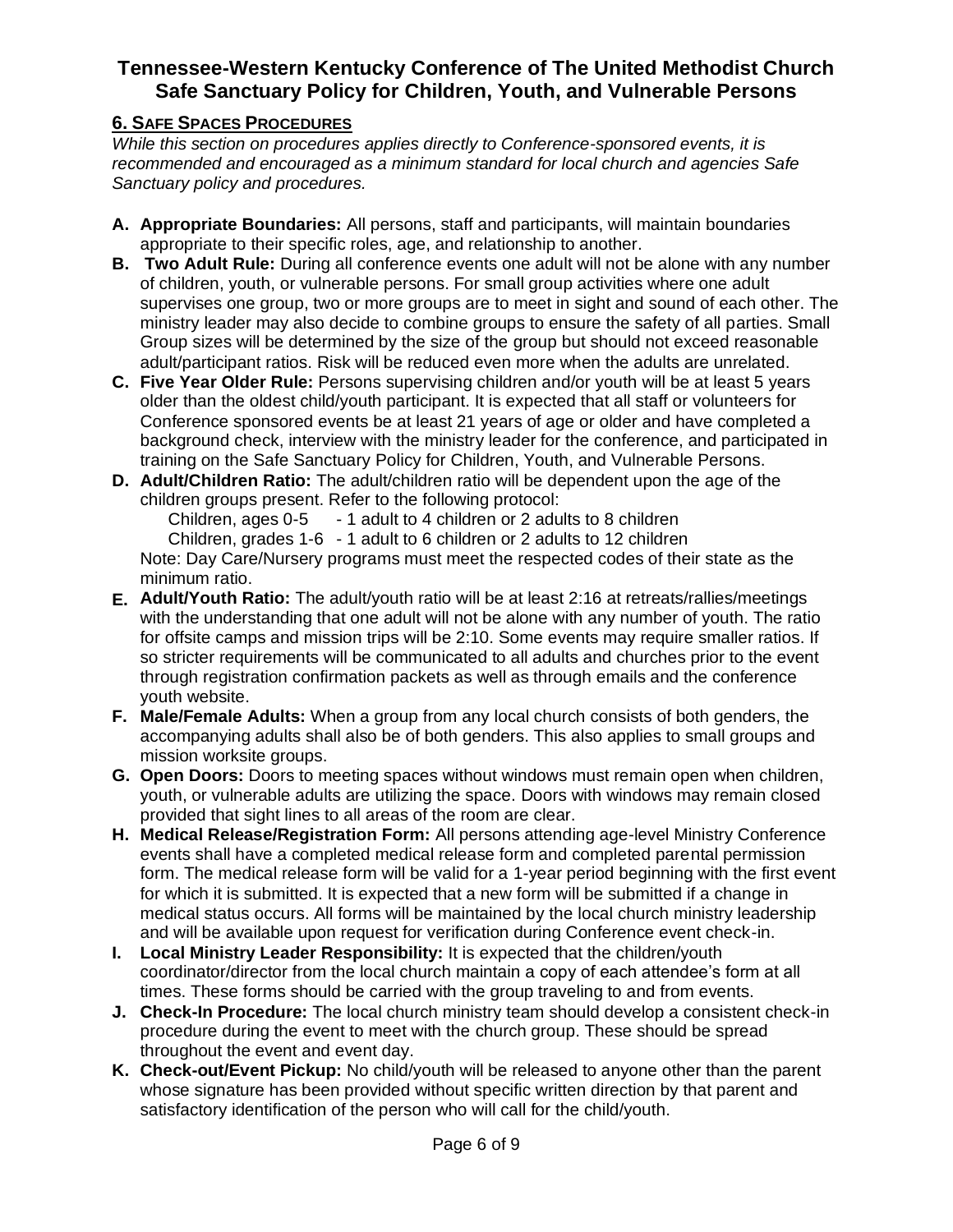- **L. Lodging for overnight youth events:** An adult and youth will not share a room/hotel/tent unless the adult is a parent of that youth with whom they are sharing the room/hotel/tent. No adult should share a bed with any youth.
- **M. Lodging for overnight youth events at non-hotel sites:** There will be separate sleeping areas/rooms for males and females at all conference sponsored events. When there are several rooms/cabins of youth, there will be at least two adults of the same gender in the room/cabin.
- **N. Parent/Guardian Housing Exemption:** An immediate family member or guardian of a young person who is chaperoning an overnight event is permitted to share a room and bed with his/her child no matter the gender as long as no other young people are sharing the room.
- **O. Six Month Rule:** Any volunteer working with children must be a member or attend regularly in a local church, campus ministry, or approved extension ministry for at least six months. This shall be confirmed in writing by the pastor or ministry supervisor.

### **7. TRAINING AND SCREENING RECIPROCITY**

The Safe Spaces Ministry Team may accept training provided by other United Methodist Conferences or United Methodist churches in other conferences after a review of the policies and procedures implemented in the other conference or church. Screening will be accepted provided that there has been a copy of the National Screen that included a national criminal check conducted by the other conference or church submitted with the request.

## **8. REPORTING OF INCIDENTS**

*This section on reporting applies directly to local church and to Conference-sponsored events, it is a minimum standard for local church and agencies Safe Sanctuary policy and procedures.*

Incidents may involve inappropriate behavior by staff/volunteers or other participants toward a participant and call for immediate on-site corrective action. Incidents may involve the abuse, neglect or exploitation of participants by staff/volunteers or other participants and mandate reporting through the Tennessee Child Abuse hotline (1-877-237-0004) or the Adult Protective Services hotline (1-888-277-8366). In Kentucky - Statewide Abuse Reporting Hotline, 1-877- KYSAFE1 or 1-877-597-233. In case of an emergency, immediately call 9-1-1.

A call to the hotline is required to be made by staff/volunteers if there is reasonable cause to suspect that abuse of a participant has occurred. When the necessity of reporting occurs, the protection of children, youth, and vulnerable persons must be paramount. In Tennessee, cooperation with the Tennessee Department of Children's Services, the Tennessee Commission on Aging and Disability and law enforcement is required in all such incidents. In Kentucky, cooperation with the Cabinet for Health & Family Services, Division of Protection & Permanency and the Kentucky State Police or local law enforcement is required in all such incidents.

In case of allegations of abuse, the pastor, the District Superintendent and/or Bishop shall be notified immediately following notification of the appropriate state or local law enforcement authorities. The TWK UMC Safe Spaces Ministry Chairperson or Staff Person may also be notified in order to be of assistance. Parents or legal guardians may be notified in appropriate circumstances.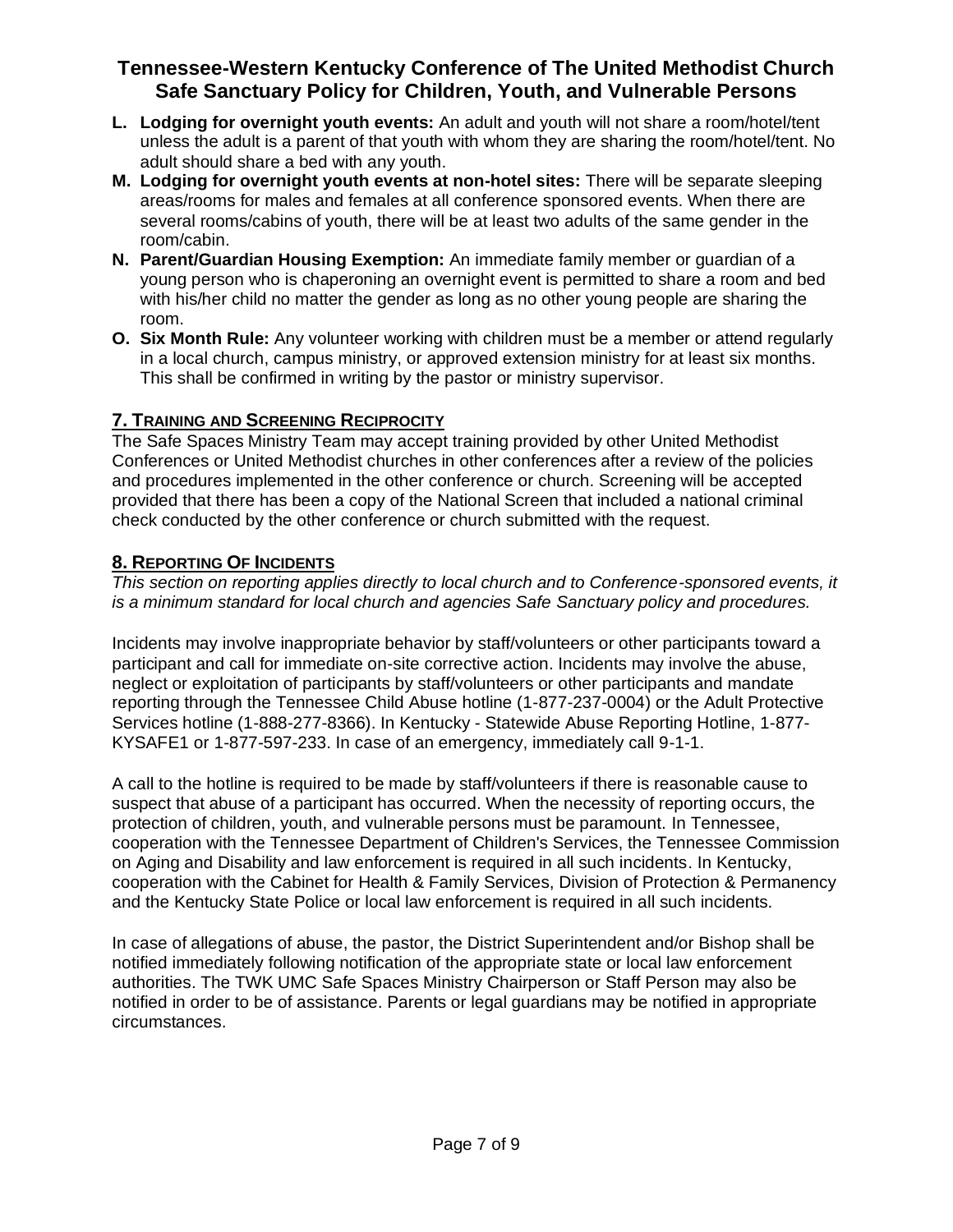## **9. STATEMENT TO THE MEDIA**

The Media Crisis Response Plan should be enacted to ensure proper protocol is followed. The Bishop or alternate spokesperson shall provide conference and district ministry groups with guidelines for communications with media about the incident(s) which may have been reported.

### **10. REMINDER OF MINIMUM STANDARDS**

Every ministry and congregation of the TWK UMC that relates to children, youth, and vulnerable persons in its programming or oversight shall adopt or create policies and procedures to prevent the risk of abuse and harm. The policy and procedures stated herein shall be considered the minimum standards for such policy adoption or creation.

Policy Draft Date: November 5, 2021